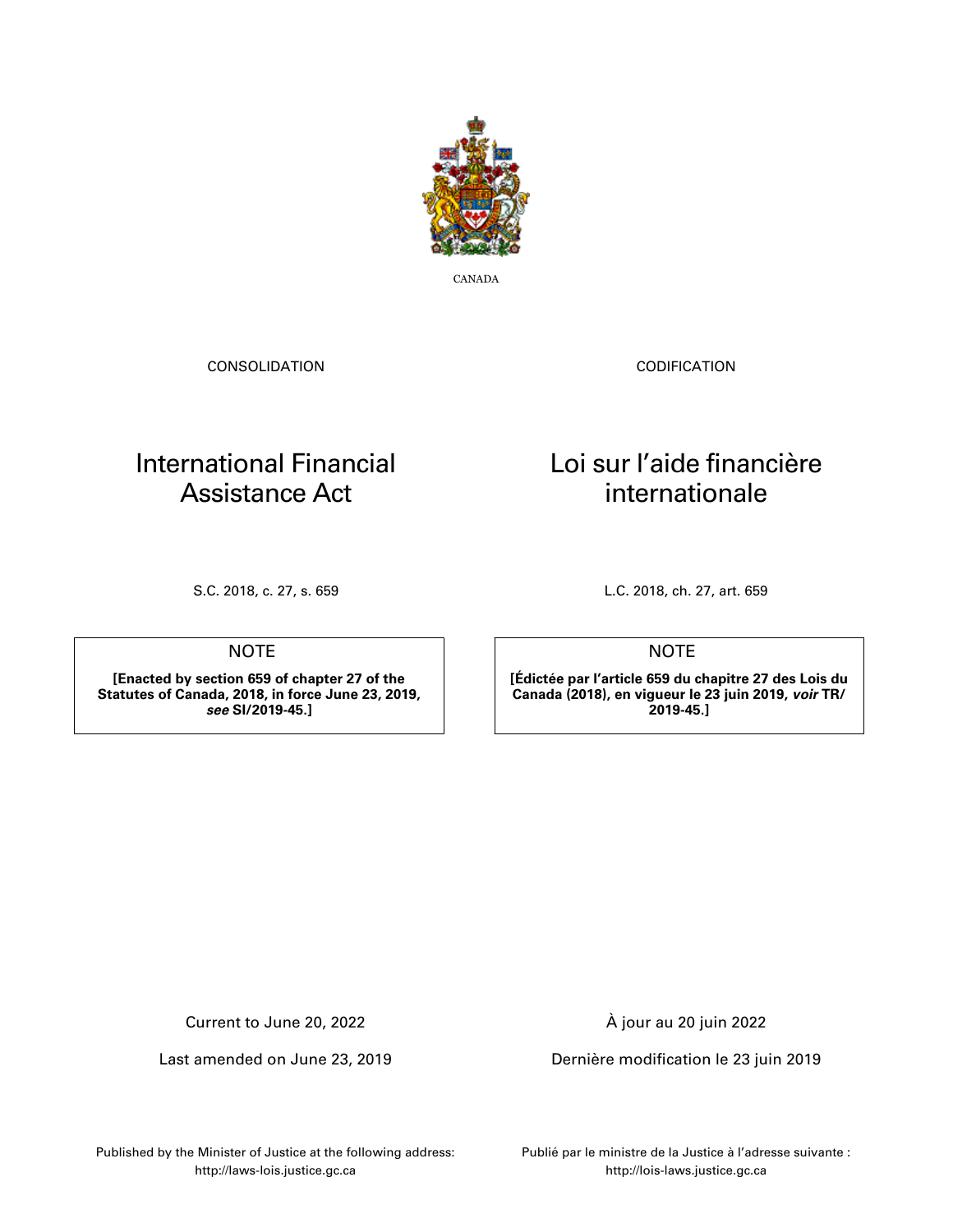### **OFFICIAL STATUS OF CONSOLIDATIONS**

Subsections 31(1) and (2) of the *Legislation Revision and Consolidation Act*, in force on June 1, 2009, provide as follows:

**31 (1)** Every copy of a consolidated statute or consolidated regulation published by the Minister under this Act in either print or electronic form is evidence of that statute or regulation and of its contents and every copy purporting to be published by the Minister is deemed to be so published, unless the contrary is shown.

### **Inconsistencies in Acts Incompatibilité — lois**

**(2)** In the event of an inconsistency between a consolidated statute published by the Minister under this Act and the original statute or a subsequent amendment as certified by the Clerk of the Parliaments under the *Publication of Statutes Act*, the original statute or amendment prevails to the extent of the inconsistency.

## **CARACTÈRE OFFICIEL DES CODIFICATIONS**

Les paragraphes 31(1) et (2) de la *Loi sur la révision et la codification des textes législatifs*, en vigueur le 1er juin 2009, prévoient ce qui suit :

### **Published consolidation is evidence Codifications comme élément de preuve**

**31 (1)** Tout exemplaire d'une loi codifiée ou d'un règlement codifié, publié par le ministre en vertu de la présente loi sur support papier ou sur support électronique, fait foi de cette loi ou de ce règlement et de son contenu. Tout exemplaire donné comme publié par le ministre est réputé avoir été ainsi publié, sauf preuve contraire.

**(2)** Les dispositions de la loi d'origine avec ses modifications subséquentes par le greffier des Parlements en vertu de la *Loi sur la publication des lois* l'emportent sur les dispositions incompatibles de la loi codifiée publiée par le ministre en vertu de la présente loi.

## **LAYOUT**

The notes that appeared in the left or right margins are now in boldface text directly above the provisions to which they relate. They form no part of the enactment, but are inserted for convenience of reference only.

### **NOTE NOTE**

This consolidation is current to June 20, 2022. The last amendments came into force on June 23, 2019. Any amendments that were not in force as of June 20, 2022 are set out at the end of this document under the heading "Amendments Not in Force".

### **MISE EN PAGE**

Les notes apparaissant auparavant dans les marges de droite ou de gauche se retrouvent maintenant en caractères gras juste au-dessus de la disposition à laquelle elles se rattachent. Elles ne font pas partie du texte, n'y figurant qu'à titre de repère ou d'information.

Cette codification est à jour au 20 juin 2022. Les dernières modifications sont entrées en vigueur le 23 juin 2019. Toutes modifications qui n'étaient pas en vigueur au 20 juin 2022 sont énoncées à la fin de ce document sous le titre « Modifications non en vigueur ».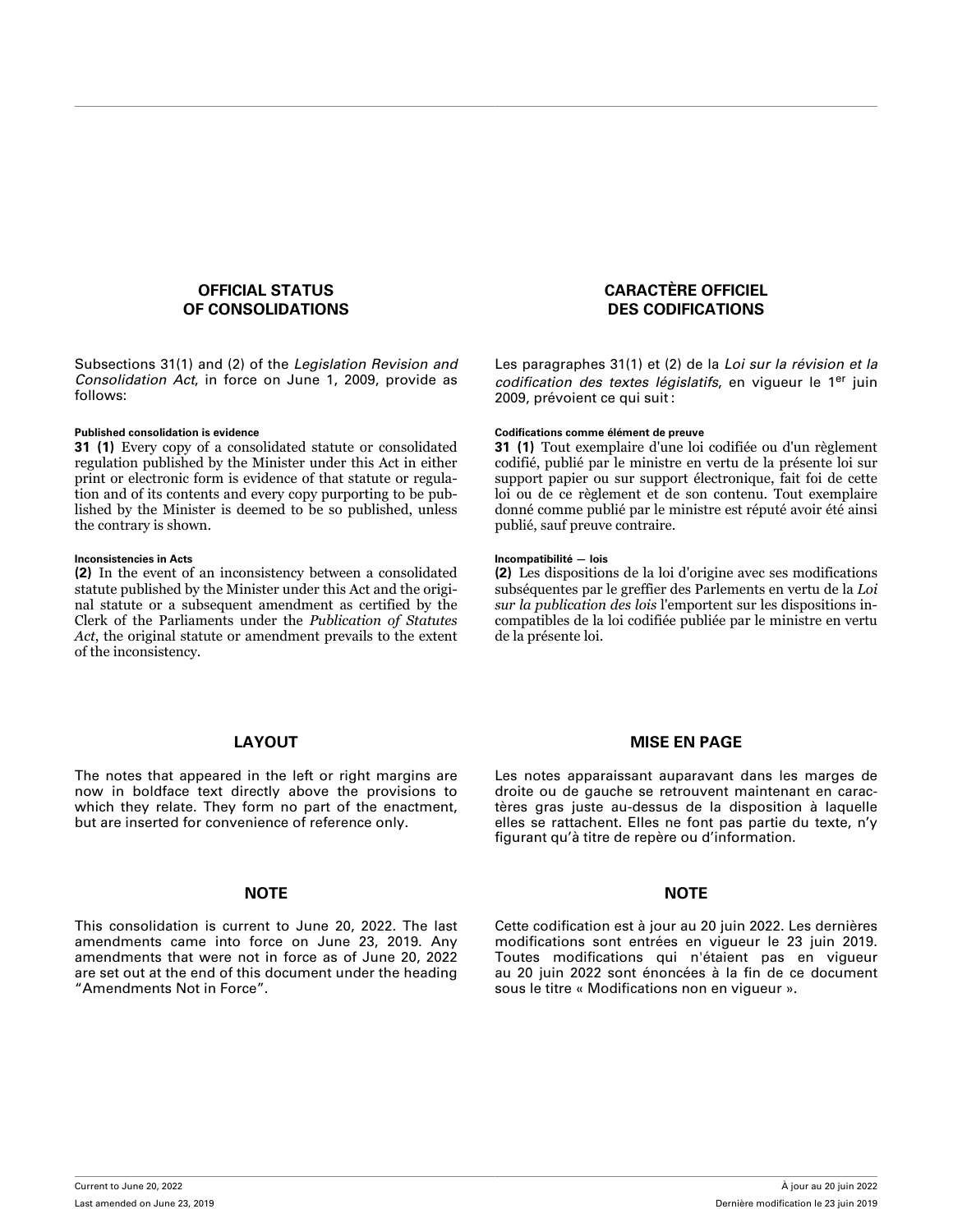# **TABLE OF PROVISIONS TABLE ANALYTIQUE**

### **An Act to support the delivery of international financial assistance**

**1** [Short title](#page-3-0) **1** [Titre abrégé](#page-3-0)

# [Interpretation](#page-3-0) **[Définition](#page-3-0)**

**2** [Definition of competent minister](#page-3-0) **2** [Définition de ministre compétent](#page-3-0)

# International Financial Assistance [Aide financière internationale](#page-3-0)

- **3** [International assistance sovereign loans](#page-3-0)
- **4** [Innovative financing](#page-4-0)
- **5** [Program for climate change](#page-5-0)
- **6** [Fees and interest](#page-5-0)
- **7** [Provisions no longer applicable](#page-5-0)

# [Regulations](#page-5-0)

**8** [Regulations](#page-5-0) **8** [Règlements](#page-5-0)

## **Loi visant à soutenir l'aide financière internationale**

# [Short Title](#page-3-0) **Title Title Short Title** [Titre abrégé](#page-3-0)

| 3 | Aide internationale - prêts souverains        |
|---|-----------------------------------------------|
| 4 | Financement novateur                          |
| 5 | Programme relatif aux changements climatiques |
| 6 | Frais et intérêts                             |
| 7 | Non-application                               |
|   | Règlements                                    |

Current to June 20, 2022 Last amended on June 23, 2019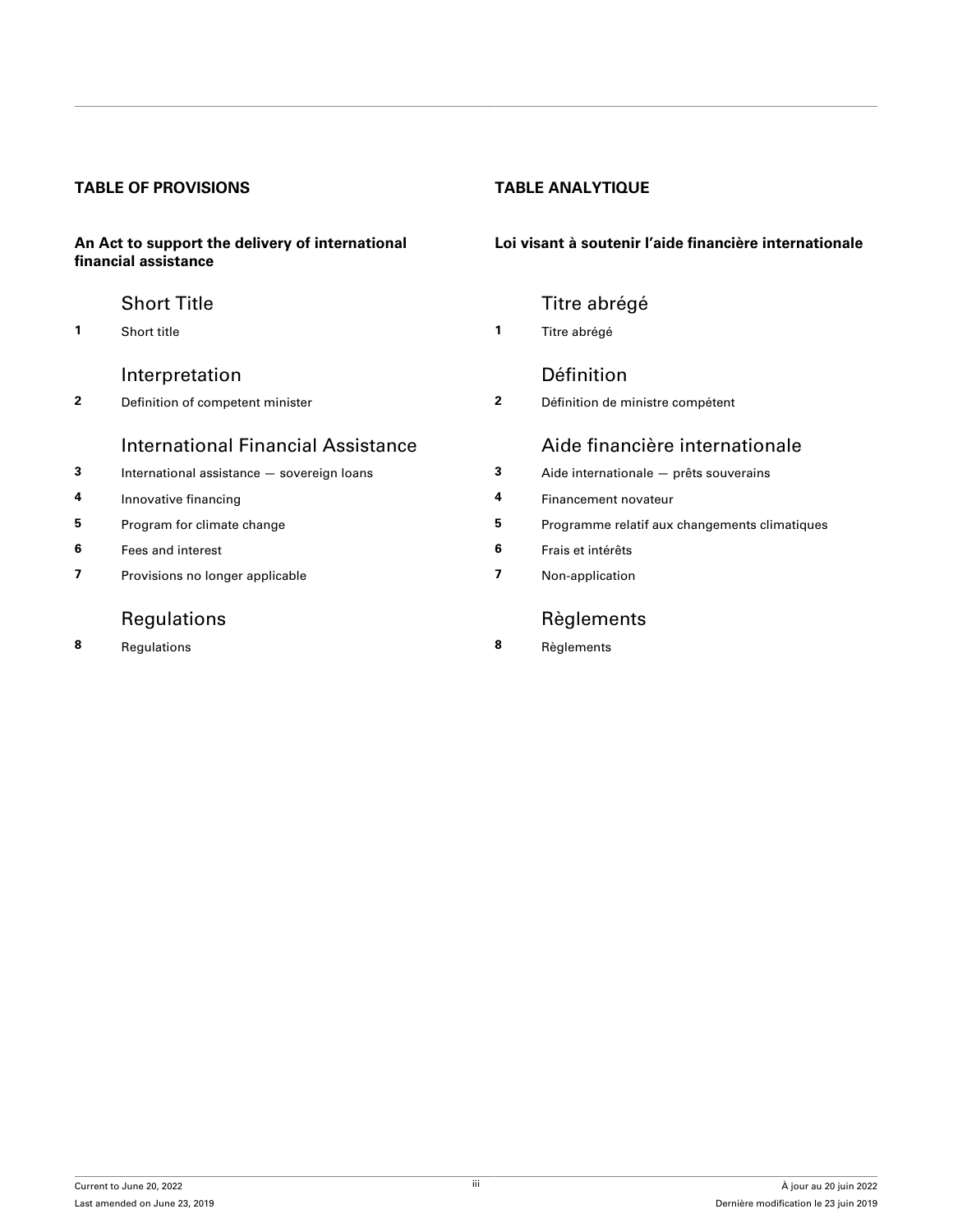

<span id="page-3-0"></span>**An Act to support the delivery of international financial assistance**

# **S.C. 2018, c. 27, s. 659 L.C. 2018, ch. 27, art. 659**

**Loi visant à soutenir l'aide financière internationale**

[*Assented to 13th December 2018*] [*Sanctionnée le 13 décembre 2018*]

1 This Act may be cited as the *International Financial Assistance Act*.

# Interpretation Définition

2 In this Act, *competent minister* means the Minister of Foreign Affairs, or the Minister for International Development for the purposes of the role described in section 4 of the *Department of Foreign Affairs, Trade and Development Act*.

# International Financial **Assistance**

# **International assistance — sovereign loans Aide internationale — prêts souverains**

3 (1) Subject to the regulations, for the purpose of supporting a federal sovereign loans program, the competent minister may

(a) make loans to a foreign state or to any person or entity;

(b) acquire and hold security or a security interest, including, in Quebec, a right in a security, of any kind and in any form, for the due discharge of obligations with respect to loans under paragraph (a);

(c) surrender the security, security interest or right in the security and acquire and hold, in exchange, a

# Short Title Titre abrégé

# **Short title Titre abrégé**

1 *Loi sur l'aide financière internationale*.

# **Definition of** *competent minister* **Définition de** *ministre compétent*

2 Dans la présente loi, *ministre compétent* s'entend soit du ministre des Affaires étrangères, soit du ministre du Développement international agissant au titre de l'article 4 de la *Loi sur le ministère des Affaires étrangères, du Commerce et du Développement*.

# Aide financière internationale

3 (1) Sous réserve des règlements, en vue d'appuyer un programme fédéral de prêts souverains, le ministre compétent peut :

a) consentir des prêts à des pays étrangers ou à toute personne ou entité;

b) acquérir et détenir une sûreté, y compris, au Québec, un droit sur une sûreté, quelles qu'en soient la nature et la forme, en garantie de la bonne exécution des obligations découlant des prêts consentis;

c) renoncer à la sûreté ou au droit sur celle-ci et acquérir et détenir en échange une sûreté, y compris, au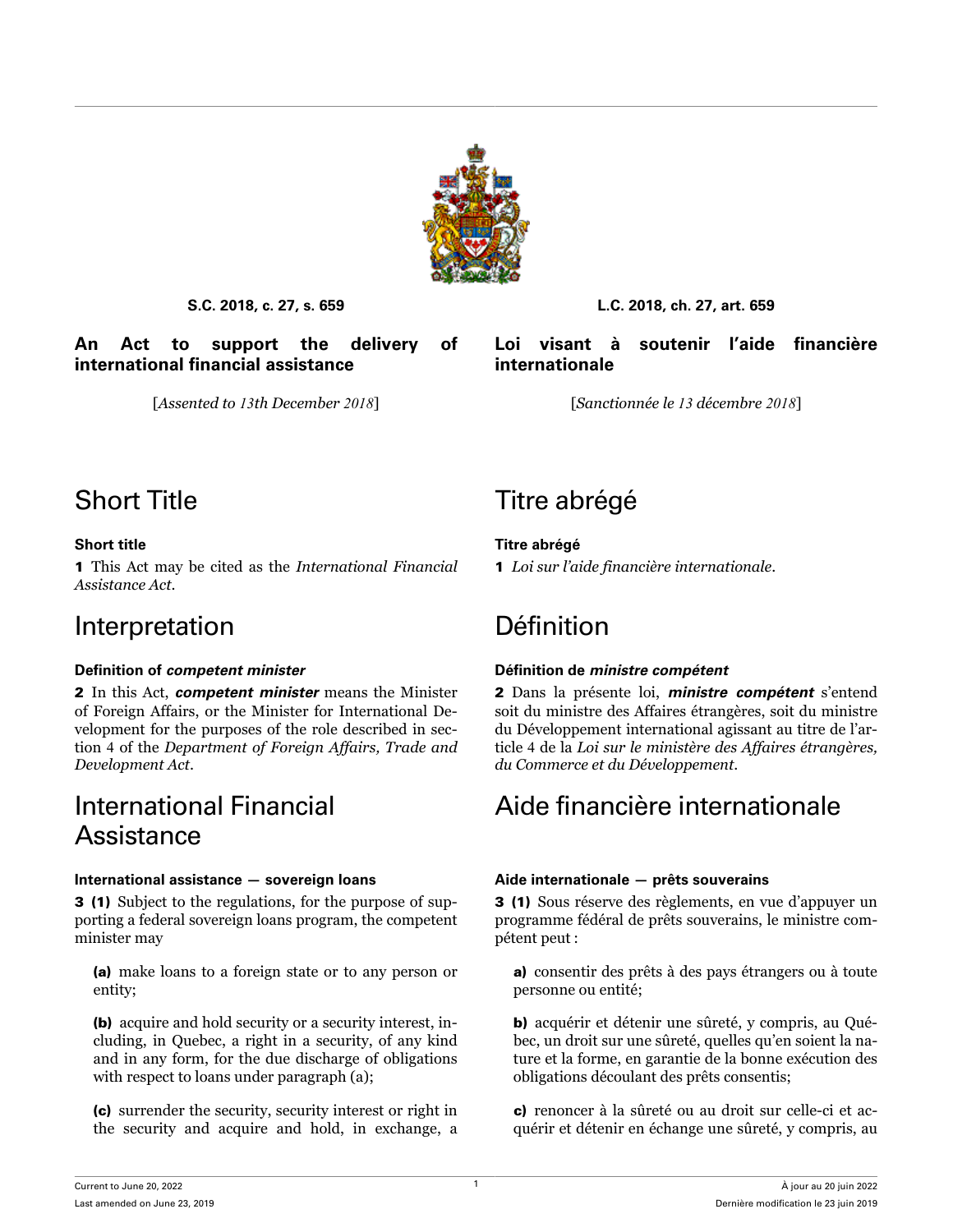<span id="page-4-0"></span>security or security interest, including, in Quebec, a right in a security, of any kind and in any form;

(d) realize the security, security interest or right in the security made, acquired and held for the due discharge of obligations with respect to loans made under paragraph (a);

(e) exchange, assign, sell or otherwise dispose of the security, security interest or right in the security, of any kind and in any form, for the due discharge of obligations with respect to loans under paragraph (a); and

(f) acquire, hold, assign, exchange, sell or otherwise dispose of shares within the meaning of paragraph 90(5)(e) of the *Financial Administration Act*.

(2) Unless a loan referred to in paragraph  $(1)(a)$  is made to the government of a foreign state, it must be guaranteed by the government of a foreign state benefiting from the loan in favour of Her Majesty in right of Canada.

4 Subject to the regulations, for the purpose of supporting a federal program that promotes international assistance through the use of innovative financing, the competent minister may, directly or indirectly,

(a) guarantee, in whole or in part, any obligation undertaken by a person or entity;

(b) acquire and hold security or a security interest, including, in Quebec, a right in a security, of any kind and in any form, for the due discharge of obligations guaranteed under paragraph (a);

(c) surrender the security, security interest or right in the security and acquire and hold, in exchange, a security or security interest, including, in Quebec, a right in a security, of any kind and in any form;

(d) realize the security, security interest or right in the security made, acquired and held with respect to obligations guaranteed under paragraph (a);

(e) exchange, assign, sell or otherwise dispose of the security, security interest or right in the security, of any kind and in any form, for the due discharge of obligations guaranteed under paragraph (a); and

(f) acquire, hold, assign, exchange, sell or otherwise dispose of shares within the meaning of paragraph 90(5)(e) of the *Financial Administration Act*.

Québec, un droit sur une sûreté, quelles qu'en soient la nature et la forme;

d) réaliser les sûretés — ou droits sur celles-ci constituées, acquises ou détenues en garantie de la bonne exécution des obligations découlant des prêts consentis;

e) échanger, céder ou vendre les sûretés — ou droits sur celles-ci — constituées, acquises ou détenues en garantie de la bonne exécution des obligations découlant des prêts consentis, ou autrement en disposer;

f) acquérir, détenir, céder, échanger ou vendre des actions — ou autrement en disposer — au sens où l'entend l'alinéa 90(5)e) de la *Loi sur la gestion des finances publiques*.

## **Guarantee of sovereign loan Garantie d'un prêt souverain**

(2) Sauf dans le cas où le prêt mentionné à l'alinéa (1)a) est consenti au gouvernement d'un pays étranger, le gouvernement d'un pays étranger qui bénéficiera du prêt doit le garantir en faveur de Sa Majesté du chef du Canada.

### **Innovative financing the set of the set of the set of the set of the set of the set of the set of the set of the set of the set of the set of the set of the set of the set of the set of the set of the set of the set of th**

4 Sous réserve des règlements, en vue d'appuyer un programme fédéral visant à soutenir l'aide internationale par l'utilisation de financement novateur, le ministre compétent peut, directement ou indirectement :

a) garantir, en tout ou en partie, tout engagement d'une personne ou d'une entité;

b) acquérir et détenir une sûreté, y compris, au Québec, un droit sur une sûreté, quelles qu'en soient la nature et la forme, en garantie de la bonne exécution des engagements garantis;

c) renoncer à la sûreté ou au droit sur celle-ci et acquérir et détenir en échange une sûreté, y compris, au Québec, un droit sur une sûreté, quelles qu'en soient la nature et la forme;

d) réaliser les sûretés — ou droits sur celles-ci constituées, acquises ou détenues en garantie de la bonne exécution des engagements garantis;

e) échanger, céder ou vendre les sûretés — ou droits sur celles-ci — constituées, acquises ou détenues en garantie de la bonne exécution des engagements garantis, ou autrement en disposer;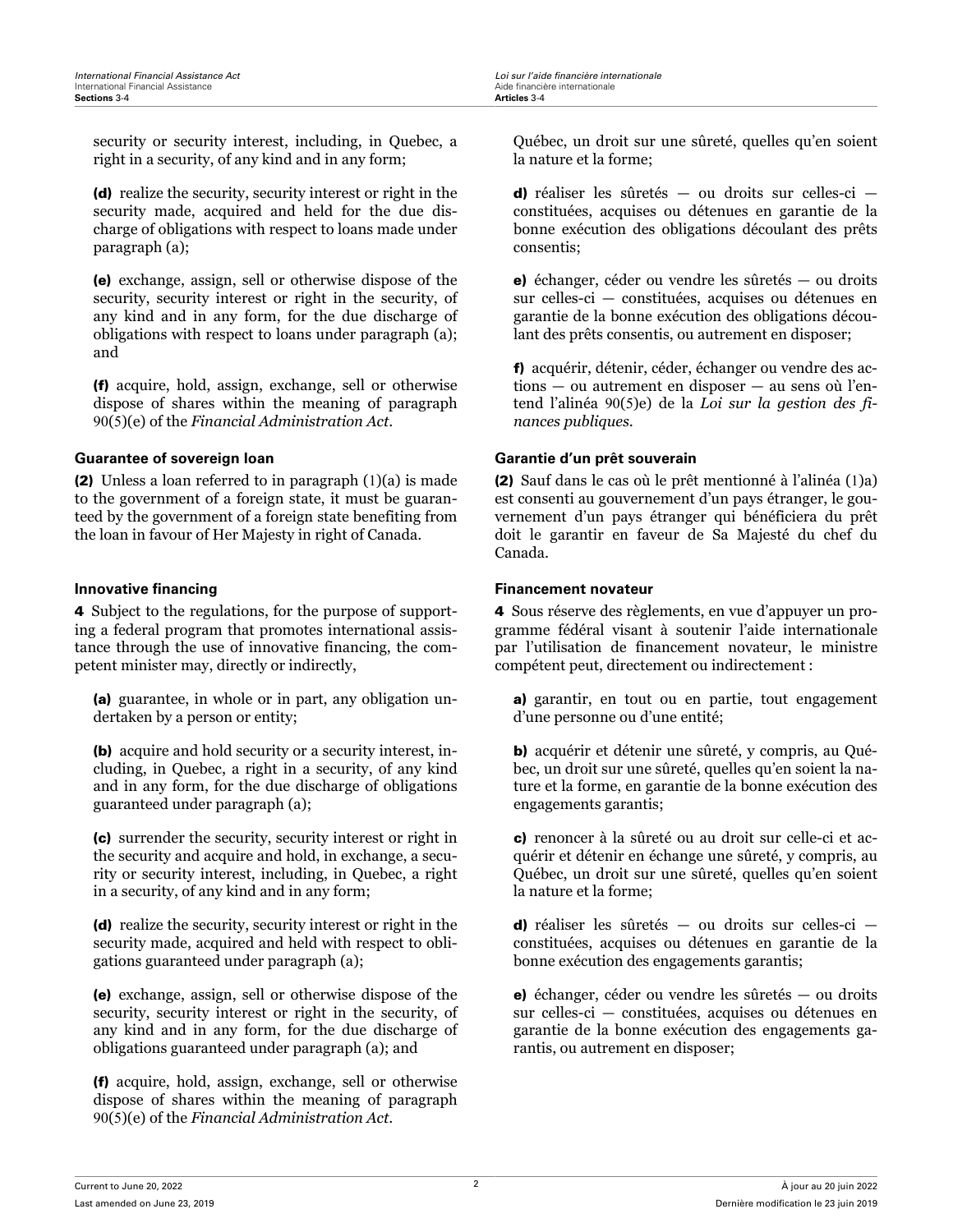5 Subject to the regulations, for the purpose of supporting a federal international assistance program that promotes the mitigation of or adaptation to climate change through repayable contributions, the competent minister may, directly or indirectly, acquire, hold, assign, exchange, sell or otherwise dispose of shares within the meaning of paragraph 90(5)(e) of the *Financial Administration Act*.

## **Fees and interest Frais et intérêts**

6 (1) The competent minister may charge fees and interest as determined under the regulations for the purposes of sections 3 and 4.

(2) For greater certainty, the *Service Fees Act* does not apply to any fees or interest referred to in subsection (1).

### **Provisions no longer applicable <b>Non-application Non-application**

7 (1) The *Surplus Crown Assets Act* and section 61 of the *Financial Administration Act* do not apply with respect to the exercising and carrying out of the powers, duties and functions conferred to the competent minister under paragraphs  $3(1)(b)$  to (f) and  $4(b)$  to (f) and section 5.

### **Provision no longer applicable <b>Non-application Non-application**

(2) For the purposes of section 90 of the *Financial Administration Act*, shares of a corporation that on acquisition would be held by, on behalf of or in trust for Her Majesty in right of Canada, may be acquired for the purposes of sections 3 to 5.

## **Regulations Règlements**

8 (1) The Governor in Council may, on the recommendation of the Minister of Foreign Affairs and the Minister for International Development and with the concurrence of the Minister of Finance, make regulations for the purposes of sections 3 to 6, including regulations

(a) prescribing eligibility criteria for recipients;

f) acquérir, détenir, céder, échanger ou vendre des actions — ou autrement en disposer — au sens où l'entend l'alinéa 90(5)e) de la *Loi sur la gestion des finances publiques*.

### <span id="page-5-0"></span>**Program for climate change Programme relatif aux changements climatiques**

5 Sous réserve des règlements, en vue d'appuyer un programme fédéral d'aide internationale visant à atténuer les conséquences des changements climatiques ou à favoriser l'adaptation aux changements climatiques au moyen de contributions remboursables, le ministre compétent peut, directement ou indirectement, acquérir, détenir, céder, échanger ou vendre des actions — ou autrement en disposer — au sens où l'entend l'alinéa 90(5)e) de la *Loi sur la gestion des finances publiques*.

6 (1) Pour l'application des articles 3 et 4, le ministre compétent peut imposer les frais et les intérêts établis par règlement.

## **Service Fees Act Loi sur les frais de service**

(2) Il est entendu que la *Loi sur les frais de service* ne s'applique pas à l'égard des frais et intérêts mentionnés au paragraphe (1).

7 (1) La *Loi sur les biens de surplus de la Couronne* et l'article 61 de la *Loi sur la gestion des finances publiques* ne s'appliquent pas à l'exercice, par le ministre compétent, des attributions qui lui sont conférées par les alinéas 3(1)b) à f) et 4b) à f) et par l'article 5.

(2) Pour l'application de l'article 90 de la *Loi sur la gestion des finances publiques*, il est permis pour la mise en œuvre des articles 3 à 5 d'acquérir des actions d'une personne morale qui, lors de l'acquisition, seraient détenues par Sa Majesté, en son nom ou en fiducie pour elle.

# Regulations Règlements

8 (1) Le gouverneur en conseil peut, sur recommandation du ministre des Affaires étrangères et du ministre du Développement international et avec l'agrément du ministre des Finances, prendre des règlements pour l'application des articles 3 à 6, notamment des règlements :

a) prévoyant les critères d'admissibilité des bénéficiaires;